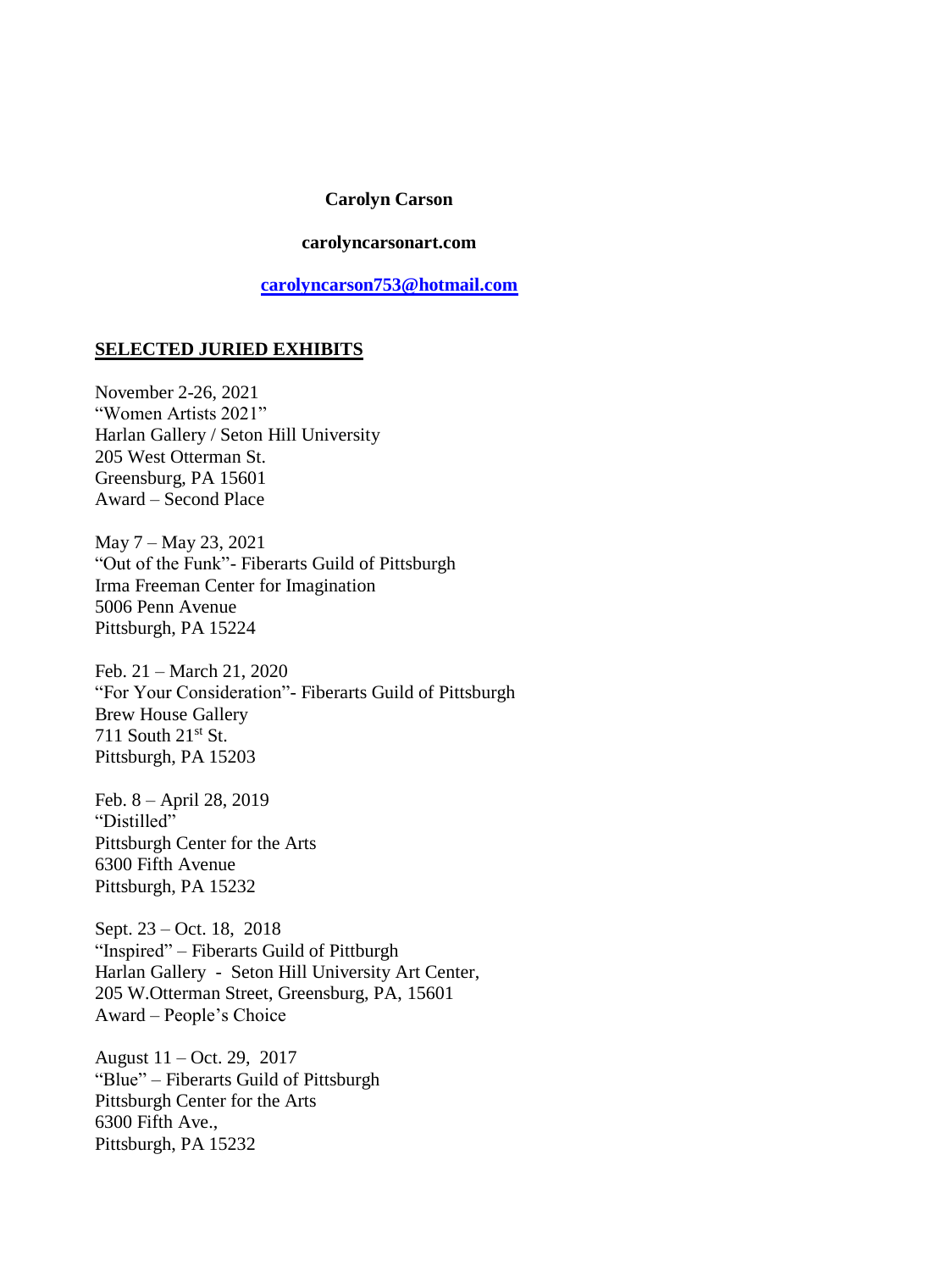March 5 – April 1, 2017 "Awakening" – Fiberarts Guild of Pittsburgh Artsmiths of Pittsburgh 1635 McFarland Rd, Pittsbugh, PA 15216

November 5- 28, 2015 "Kaleidoscope" – Fiberarts Guild of Pittsburgh Spinning Plate Gallery 5821 Baum Blvd. Pittsburgh, PA 15206

June 5 – 14, 2015 Juried Visual Art Exhibition Three Rivers Arts Festival Trust Arts Education Center 805 Liberty Ave. Pittsburgh, PA 15222

May  $1 - 25$ , 2015 "Into the Mystique" SOLO SHOW Touchstone Center for Crafts 1049 Wharton Furnace Rd. Farmington, PA 15437

November 21, 2014 – February 1, 2015 "Construct" – Fiberarts Guild of Pittsburgh Pittsburgh Center for the Arts 6300 Fifth Avenue Pittsburgh, PA 15232 Juror's Honorable Mention

Feb. 21, 2014 – March 15, 2014 "Edge to Edge" – Fiberarts Guild of Pittsburgh Borelli Edwards Gallery 3583 Butler St. Pittsburgh, PA 15201 Juror's Award

Nov. 22, 2013 – Jan.19, 2014 "The New Collective" Pittsburgh Center for the Arts 6300 Fifth Avenue, Pittsburgh, PA 15232

August 8 – Sept. 7, 2013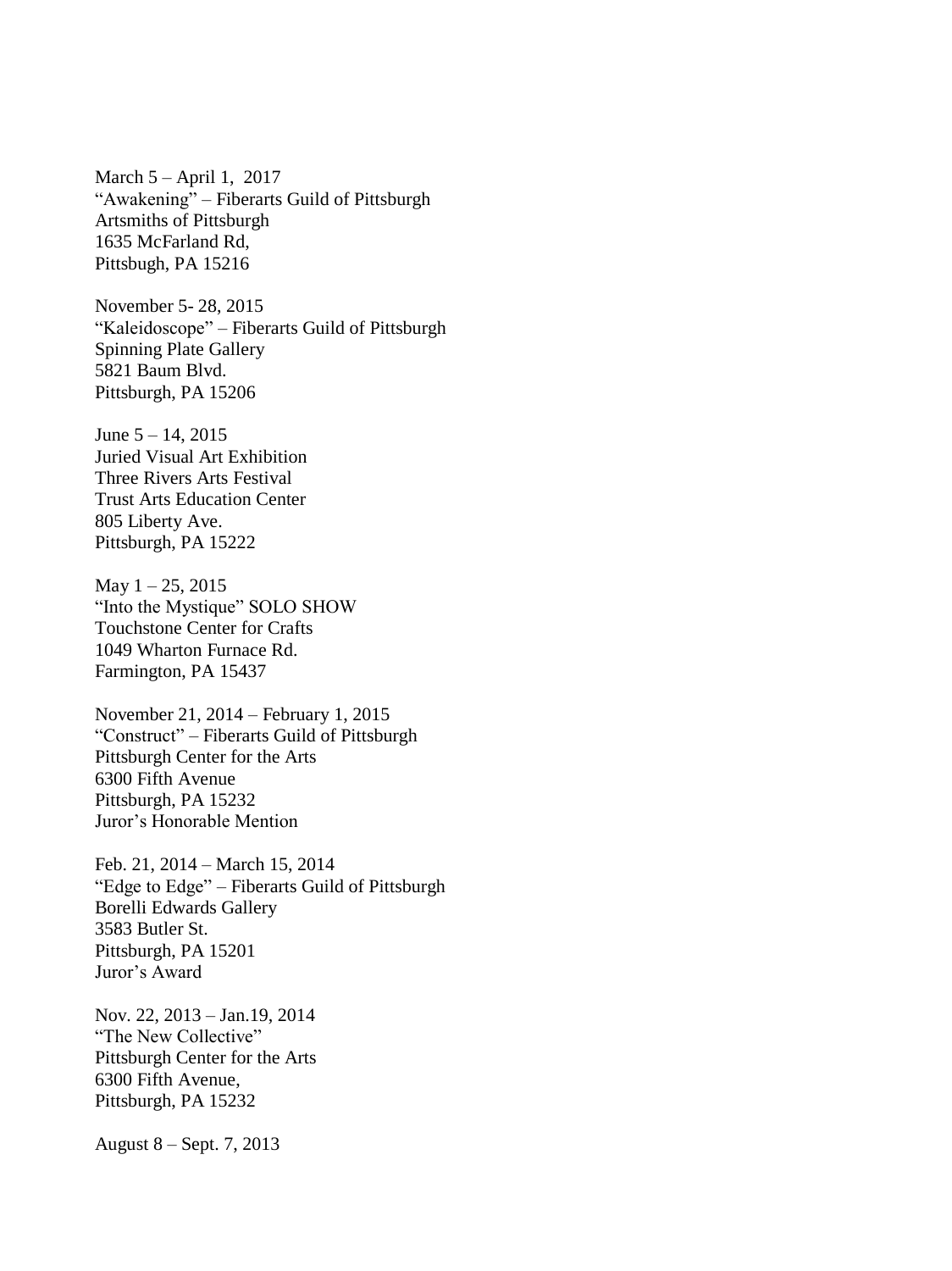"Tangled Up in Blue" Art Quilts Lowell, 2013 The Brush Art Gallery and Studios Lowell, MA

December 2012 – December 2013 "Art on the Walls" Greater Pittsburgh Arts Council Allegheny Conference Pittsburgh, PA

May 11 – July 22, 2012 "Lenses and Filters" – Fiberarts Guild of Pittsburgh Pittsburgh Center for the Arts Pittsburgh, PA 15236

October 30, 2011 – January 8, 2012 "Quilts=Art=Quilts" Schweinfurth Memorial Art Center Auburn, NY

September 2-23, 2011 "My Place" Sweetwater Center for the Arts Sewickley, PA

Feb.28- Mar. 26, 2010 "For and About Women" Fredericksburg Center for the Creative Arts Fredericksburg, VA

May 30- July 5, 2009 Westmoreland Art Nationals (two venues) Westmoreland County, PA

May 11-June 8, 2008 Westmoreland Museum of American Art Biennial Greensburg, PA

April 5-26, 2008 "Thread From Body to Soul" Fiberarts Guild of Pittsburgh Borelli-Edwards Galleries Pittsburgh, PA

July 27 - Sept 2, 2007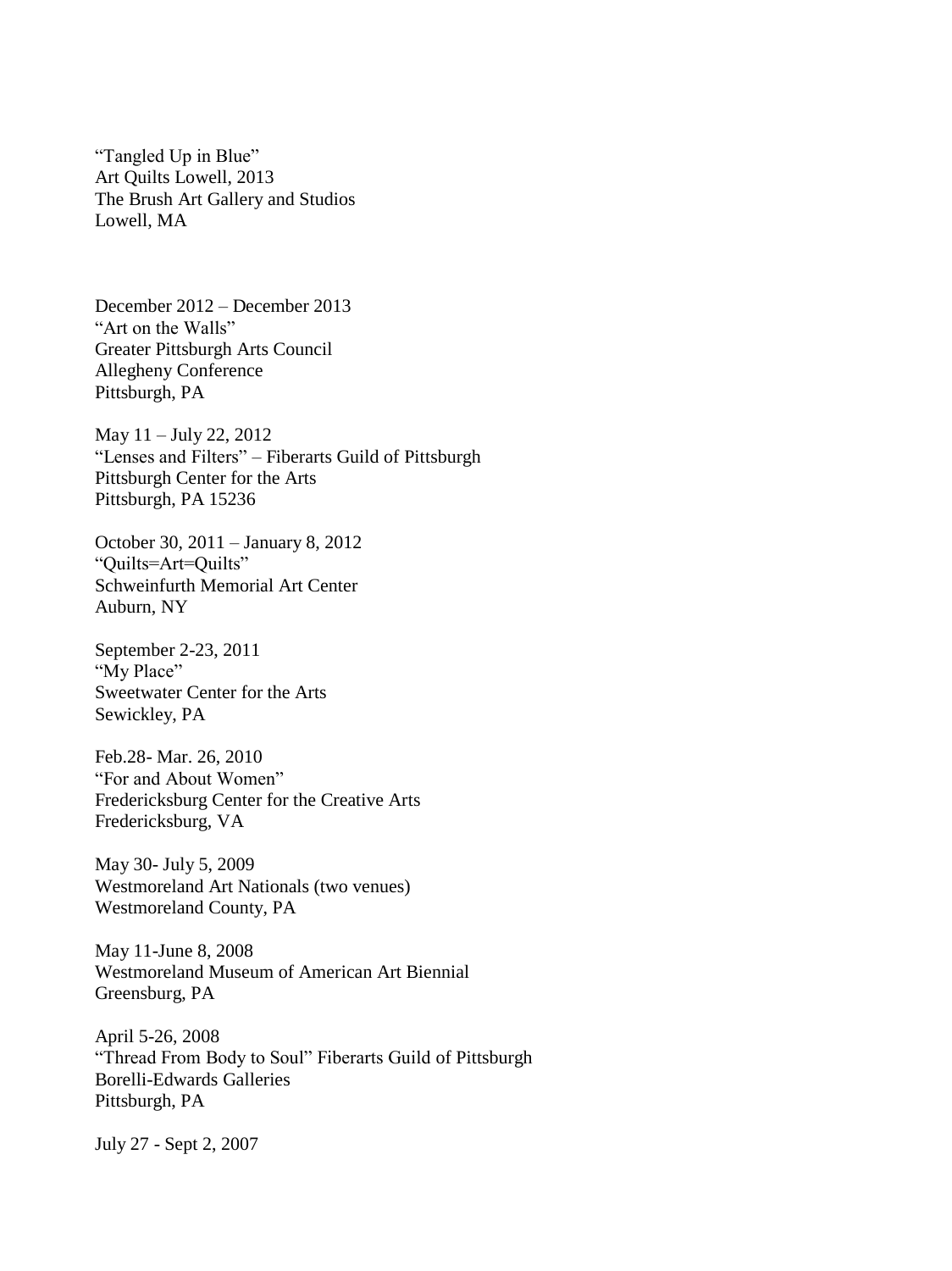2007 National Small Art Quilt Works Exhibition Main Street Gallery Groton, NY

February 22- March 31, 2007 "New Art from an American Tradition" Studio Art Quilt Association Hampton, VA and Colonial Williamsburg, VA

# **OTHER SELECTED EXHIBITS**

July 13 – August 14, 2021 "Three Sisters" – Invitational Show with Barbara Kubala and Sandra Trimble The Artists Hand Gallery 732 Philadelphia Street Indiana, PA 15701

June 2 – Aug. 18, 2013 "Celebrate Fiber at IUP" University Museum - Indiana University of Pennsylvania Indiana, PA Jurors Award

New York, NY – April 2012 United Nations Population Fund "Quilt for Change" Exhibit United Nations Geneva, Switzerland – March 2011

Oct.7-Nov.9, 2007 "All Strings Attached" Greensburg Art Center Greensburg, PA Award – Best Modern Quilt Adaptation

### **PUBLICATIONS**

April 2015 Selected for inclusion in: *1000 Quilt Inspirations: Colorful and Creative Designs for Traditional, Modern, and Art Quilts.* By Sandra Sider